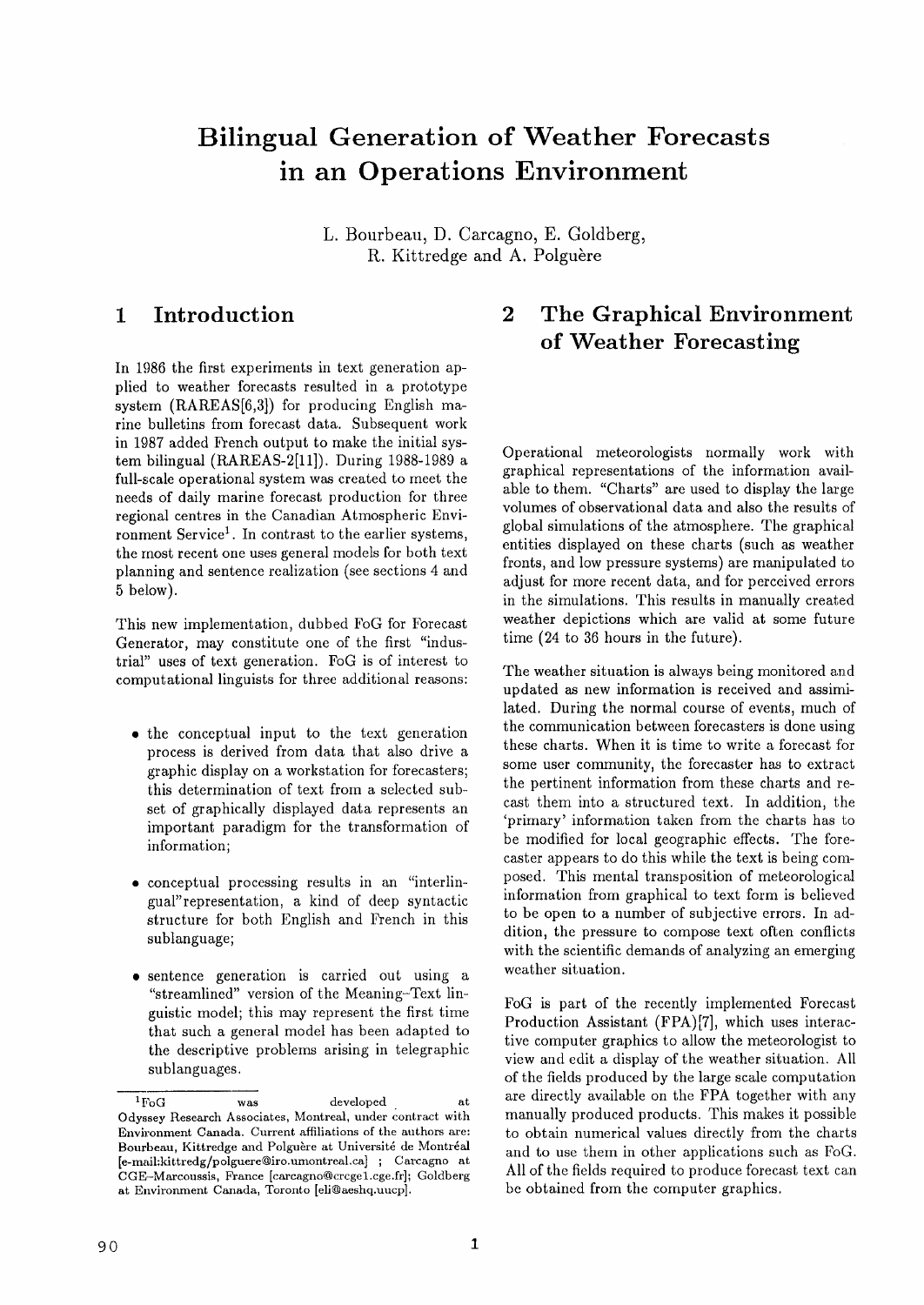#### **3 From Data to Concepts**

A sampling procedure is used to determine values of these fields at specific latitude and longitudes which have been pre-selected as being representative of weather conditions over a specified geographic area. Computer animation techniques are used to interpolate between the standard chart times (normally every 12 hours) to whatever time resolution is required for the text product. Currently, charts are available at intervals of three hours through the forecast period. The problem is that this yields nine values for a 24 hour forecast. Practical considerations limit the number of events (e.g. shifts in wind speed or direction) in a forecast to three or four, depending on the severity of the weather. The conceptual phase of the processing treats the sampled data so that only the significant events in time and space are passed on to textual encoding.

Conceptual processing involves several stages. 1) Events requiring "weather warnings" are identified and stored before any data smoothing is done, 2) Sampled data is smoothed with respect to time so that only the significant weather changes are retained, 3) Spatial smoothing is done so that areas sharing similar weather conditions can be grouped together in the text. We have noticed, however, that the notion of "significance" is partly dependent on the ability of the lexicon of the forecast language to make semantic distinctions. Thus, a wind change of 30 degrees is more likely to be judged significant when it crosses the boundary between, say, *north*easterly and easterly, than when it stays entirely within the range of one of these terms. The semantic granularity of temporal adverbs has a similar "anticipatory" effect on the way generalizations are made over time. This constitutes a kind of filter on content determination that precedes formal text planning.

#### **4 Text Planning**

Text planning in FoG consists of three stages: content determination, text structuring and interlingua production. Content determination covers the problems of (1) converting the smoothed data on significant meteorological events into complex objects appropriate for inferencing, one object for each meteorological event of interest, and (2) using the structured data objets to compute additional concepts needed to talk about transitions between weather events. The output of content determination is, for each forecast area, an enriched data object called a "text content representation".

Text structuring consists basically of finding the optimal way of cutting each text content representa-

tion (the conceptual representation corresponding to one future text) into sentence-sized chunks of information ("sentence partitioning") within the complex text structure. The chunks are then linearly ordered according to principles that are sometimes domainspecific, but often more general (e.g., temporal sequence). There is a subsidiary problem of making full or partial copies of certain concepts to assure continuity of reference between consecutive sentences. The output of the text structuring process gives, for each forecast area, a partitioned and possibly enriched structure called the "text representation".

The final stage in text planning involves converting the single partitioned text representation into an actual sequence of conceptual representations for individual sentences. The strong similarity between forecast styles and structures used in Canadian marine forecasts in the two official languages makes it possible to formulate a single interlingual structure, which can map quite directly to the "deep" syntactic structure of thc corresponding sentence in either English or French. The primary issue here is the identity of information conveyed in the two parallel sublanguages, and the fact that sentence scoping may be performed in identical ways on the text content representations used for English/French. There is no guarantee that such an interlingua would suffice for a language using a very different conceptual system or communication style for weather phenomena (e.g., Inuktitut).

## **5 Meaning-Text Realization Component**

The last part of forecast generation involves the relatively well-developed technique of sentence realization. By this we mean the conversion of interlingual representations of English/French sentences into acceptable word strings in one or the other of these two languages. To guarantee generality and long-term flexibility of linguistic modelling, we have chosen to use the Meaning-Text linguistic theory of Mel'čuk[8], which has also served as the framework for text generation in other technical sublanguages[5,4]. Because of the lack of semantic paraphrase in the forecasting sublanguage considered, however, we have eliminated the semantic net representations from the processing stages, passing directly from interlingual representations to deep syntactic dependency trees[10]. We have implemented a fragment of an existing Meaning-Text model for English[9] and adapted this model for French.